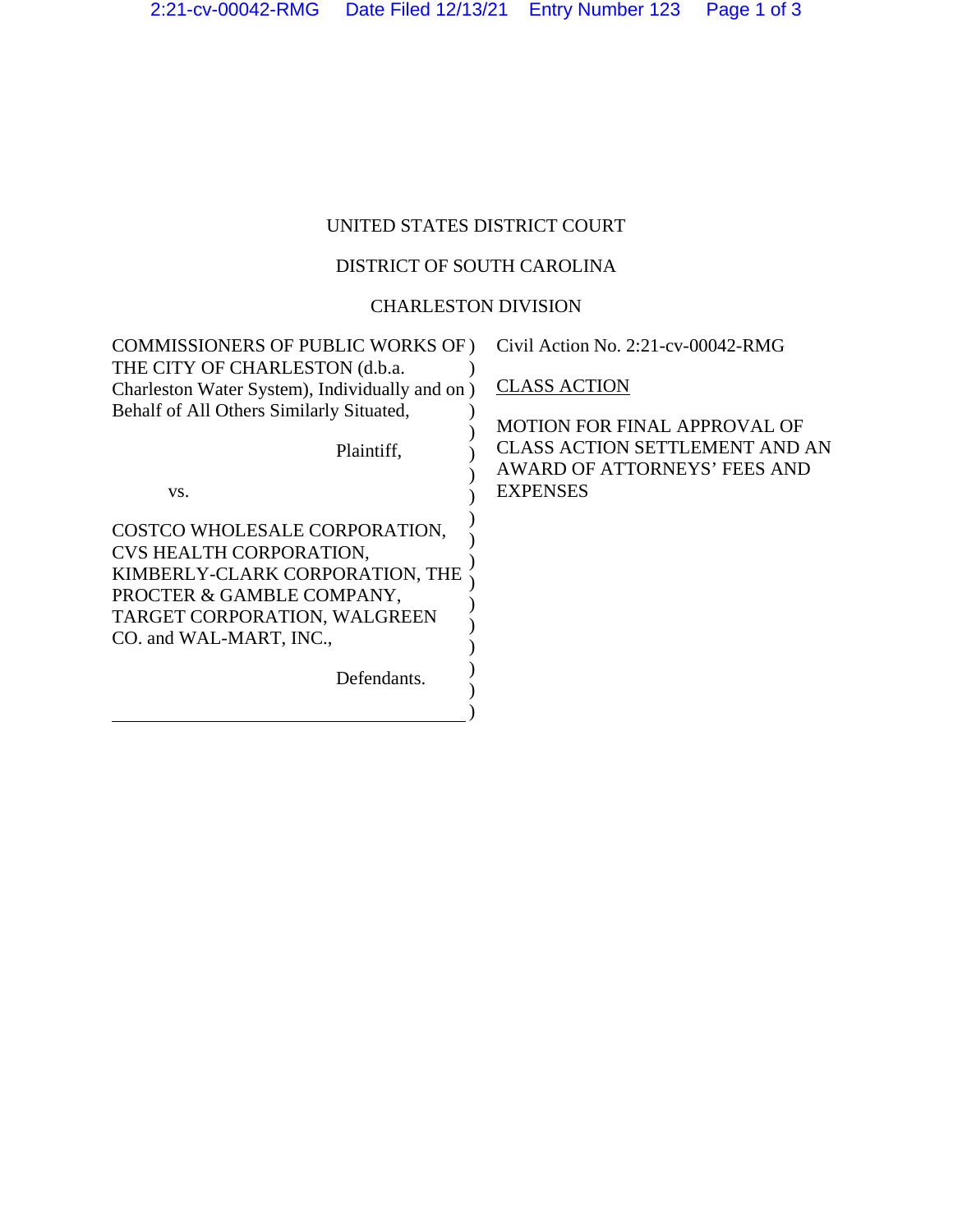PLEASE TAKE NOTICE that Plaintiff, the Commissioners of Public Works of the City of Charleston (d.b.a. "Charleston Water System") ("Plaintiff"), on behalf of itself and all other Settlement Class Members, through Class Counsel Robbins Geller Rudman & Dowd LLP ("Robbins Geller") and AquaLaw PLC ("AquaLaw"), will move this Court on January 24, 2022 at 10:00 a.m., before The Honorable Richard M. Gergel, pursuant to Rule 23 of the Federal Rules of Civil Procedure, for entry of a Final Order and Judgment approving the proposed Settlement as fair, reasonable, and adequate and finally certifying the Settlement Class. Class Counsel will also move this Court for an order awarding the requested attorneys' fees and expenses.

PLEASE TAKE FURTHER NOTICE that in support of this motion, Plaintiff submits and is filing herewith: (i) Plaintiff's Memorandum of Law in Support of: (1) Plaintiffs' Motion for Final Approval of Class Action Settlement; and (2) Class Counsel's Application for an Award of Attorneys' Fees and Expenses; (ii) the Joint Declaration of Vincent M. Serra and F. Paul Calamita in Support of Plaintiff's Motion for Final Approval of Class Action Settlement and an Award of Attorneys' Fees and Expenses; (iii) the Declaration of Vincent M. Serra Filed on Behalf of Robbins Geller in Support of Application for Award of Attorneys' Fees and Expenses; (iv) the Declaration of Frank P. Calamita Filed on Behalf of AquaLaw in Support of Application for Award of Attorneys' Fees and Expenses; (v) the Declaration of Kin Hill on Behalf of Charleston Water System; and (vi) the Declaration of Ross D. Murray Regarding Notice Dissemination and Publication.

Proposed Orders will be submitted with Plaintiff's reply submission after the deadlines for objecting and seeking exclusion have passed.

DATED: December 13, 2021 AQUALAW PLC

F. PAUL CALAMITA (ID #12740)

*/s/ F. Paul Calamita*  F. PAUL CALAMITA